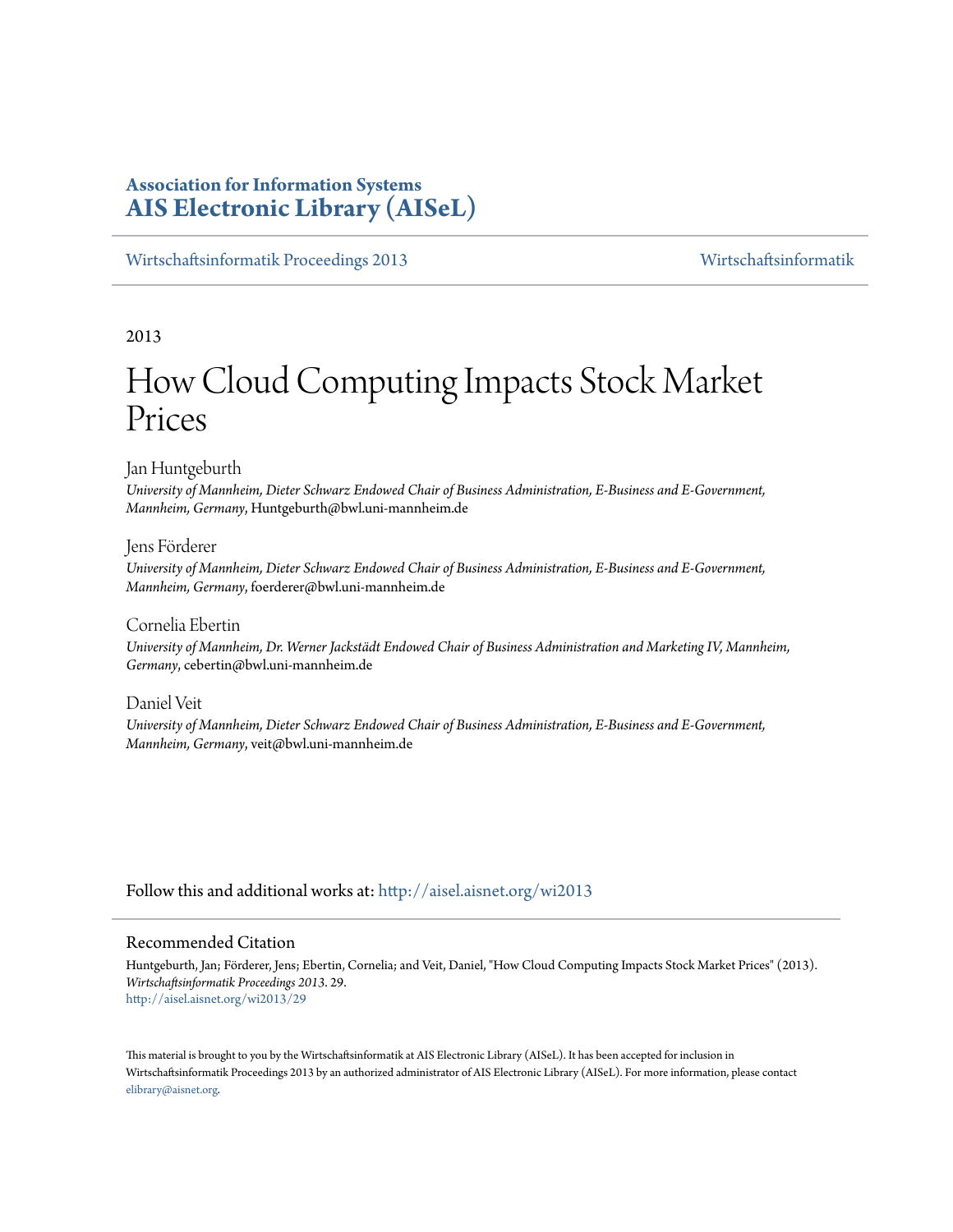## **How Cloud Computing Impacts Stock Market Prices**

Jan Huntgeburth<sup>1</sup>, Jens Förderer<sup>1</sup>, Cornelia Ebertin<sup>2</sup>, and Daniel Veit<sup>1</sup>

<sup>1</sup> University of Mannheim, Dieter Schwarz Endowed Chair of Business Administration, E-Business and E-Government, Mannheim, Germany {huntgeburth; foerderer; veit}@bwl.uni-mannheim.de <sup>2</sup> University of Mannheim, Dr. Werner Jackstädt Endowed Chair of Business Administration and Marketing IV, Mannheim, Germany cebertin@bwl.uni-mannheim.de

**Abstract.** Cloud computing is an evolution of computing technology and reflects a shift in the way it is delivered to businesses and individuals. Enterprises can significantly lower their cost of ownership, reduce time to value and faster adapt to changing needs in a globalized economy. Despite research and practice predict productivity increases and cost savings when migrating to the cloud one question remains unanswered: Does the adoption of cloud computing increase the market value of the firm? We try to answer this question by applying the event study methodology on companies that recently announced the deployment of cloud computing. Overall, we find significant positive abnormal returns. We find that investors specifically reward innovative and strategically motivated adoption of cloud computing. As a key implication of our results, we recommend in particular IT executives in large companies within the service industry to reassess their portfolio and foster the adoption of strategic and innovative cloud services.

**Keywords:** cloud computing, event study, business value of information technology, information systems, IT innovation

## **1 Introduction**

Cloud computing is an evolution of how information technology is delivered to consumers and businesses [1], [2]. It allows companies to increase the scale and power of their IT, eliminate administrative effort, work across locations, devices and organizational boundaries and improve the speed at which IT can be accessed and deployed [1]. While recent studies predict high returns from migrating to the cloud [3], [4], it is a company's organizational grounding and specific setting that determines the success of an IT innovation adoption [5], [6]. In this study we examine five moderators that influence the impact of cloud computing adoption on firm value, namely firm size, industry sector, innovativeness, strategic intent and innovation timing.

From a corporate perspective, cloud computing represents a sourcing decision [2], [7]. In the past years effort was made to generally approach the question whether the adoption of new IT innovations pays off or not [6], [8–10]. Early studies in infor-

11<sup>th</sup> International Conference on Wirtschaftsinformatik,

 $27<sup>th</sup>$  February – 01<sup>st</sup> March 2013, Leipzig, Germany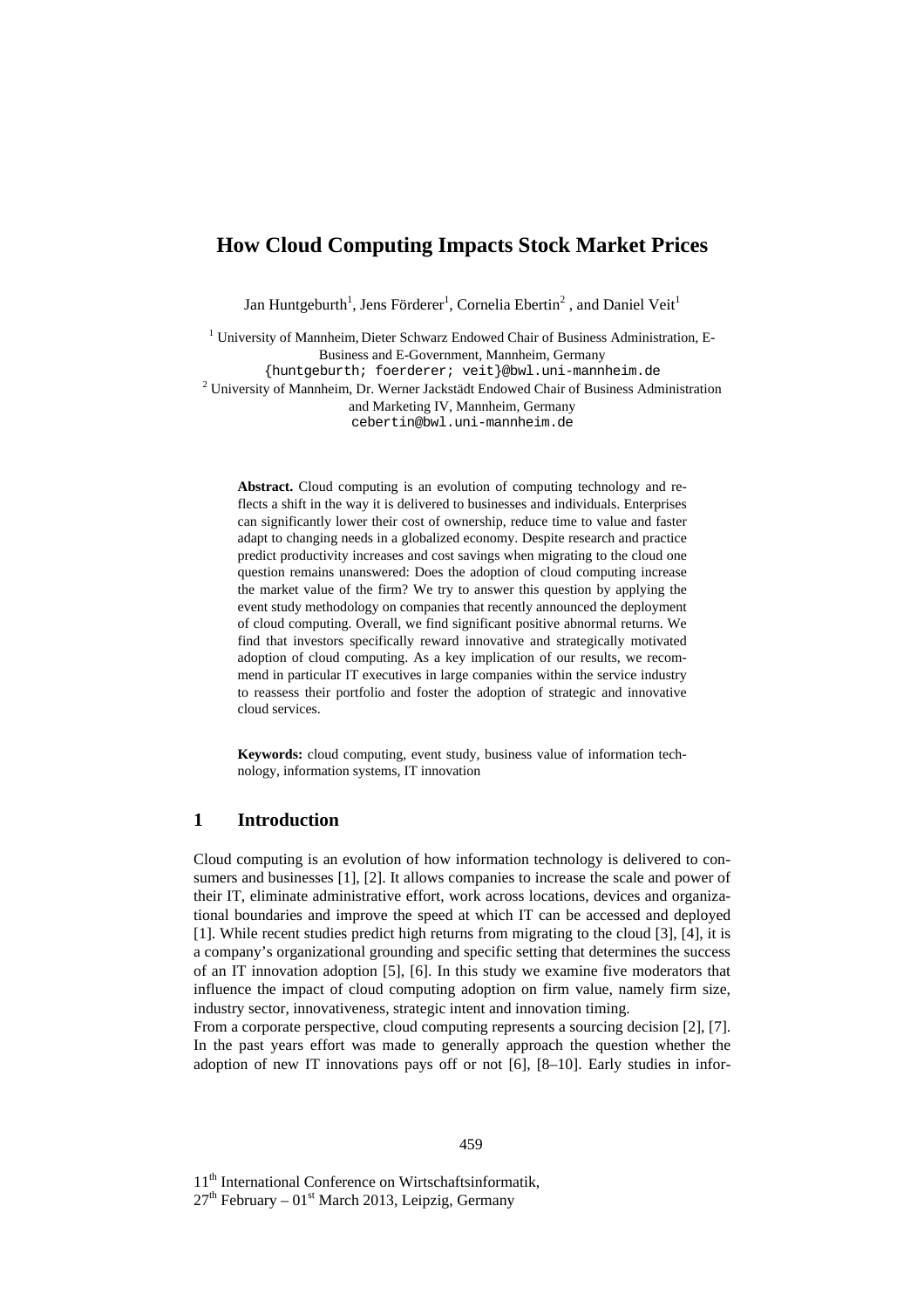mation systems addressed the so called productivity paradox which highlighted the discrepancy between advances in computing power and the relatively slow growth of productivity at the national or organizational level [11], [12]. A second debate was initiated by Carr [13] who argued that IT has no strategic impact on firm performance as IT is nowadays accessible and affordable to all. More recent research indicates that complementary resource investments and the effort to transform an organization have to be taken into account in order to estimate the business value of IT [6], [8]. Scholars have examined the characteristics of cloud computing, such as potential benefits [7], security issues [2] or business models [4]. Nevertheless, the highly pertinent question whether the markets recognize and value the deployment of cloud computing technology has remained unanswered. This study seeks to address this research gap. Our goal is to increase the understanding of the value of cloud computing for companies and examine under which conditions markets value cloud computing adoption. Therefore, our research question is: Does the adoption of cloud computing increase the market value of the firm?

We apply the event study methodology [14] to determine the impact of cloud computing adoption on the market value of a firm. Event studies enable researchers to measure changes in stock prices that can serve as an estimate for the effectiveness of the firm in foreseeing and adapting to changes in its market environment [9]. The method of event studies has a strong theoretical foundation and is widely applied in finance, management [15], accounting [16], marketing [17] and information systems.

Our study is important for two reasons. First, to our knowledge, we are the first to apply the event study methodology to investigate cloud computing adoption. Second, we examine the moderating effects of firm size, industry sector, innovativeness, investment timing and strategic intent of cloud computing adoption on firm value. We believe that these factors are particularly important in the context of cloud computing and will improve our understanding of the cloud computing's impact on firm performance - a central concern of IT managers. The remainder of this paper is structured as follows. In order to address our research question we will first clarify our view on cloud computing, review literature about how IT adoption can impact the market value of a firm and exemplify that the event study methodology provides an appropriate toolset for measuring the impact of IT. In chapter three, we clearly explain the event study methodology and our research design. The results are presented in chapter four. Chapter five discusses theoretical and practical implications.

## **2 Theoretical underpinnings**

## **2.1 Our view on cloud computing**

Cloud computing reflects an evolution of computer technology and is a dominant business model for delivering IT-based solutions [2]. With cloud computing enterprises have the ability to transform their product-centric application model into a globally distributed service-centric model [7]. We define cloud computing as a virtualization-based style of computing where IT resources are provided highly-scalable as a service over the Internet [2]. Three models for cloud-based services can be wrapped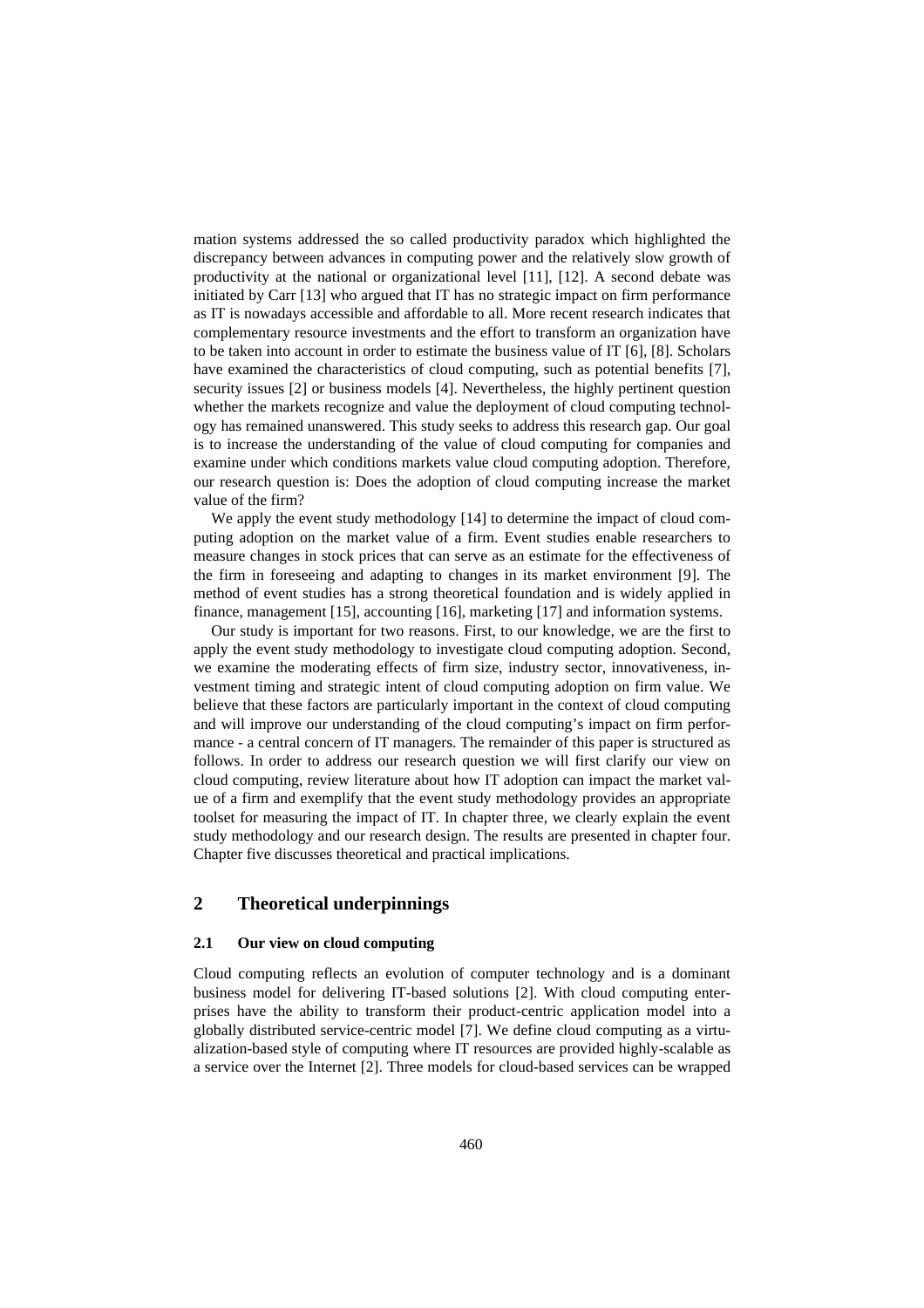around different layers of abstraction: Infrastructure-as-a-Service (IaaS), Platform-asa-Service (PaaS) and Software-as-a-Service (SaaS) [18]. IaaS refers to the provision of hardware resources, PaaS provides a development environment and SaaS offers complete applications run in the cloud; managed and maintained by the provider. Indeed, the distinct building blocks of cloud computing, such as grid computing and virtualization, were available before cloud computing evolved to a buzzword. However, the functional interaction of each of them, combined with the availability of fast broadband access, makes business models focusing on infrastructure and platform services, as well as more complex software services first possible [7]. Generally speaking, cloud computing makes infinite resources available on demand, therefore eliminating the necessity to plan far ahead for provisioning and increasing a company's flexibility [1], [7]. The ability to pay for the use of computing resources on a short-term basis allows companies to obtain and release resources as needed. Costs for data centers and licenses which are only used a fraction of time, can be cut significantly. By relocating hardware resources to the cloud, enterprises also shift the business risk of failures and service interruptions to an infrastructure provider. These providers are usually better equipped for managing these risks [19]. In concrete, cloud computing can create potential to cut costs, increase productivity and to focus on the core business. However, cloud computing is not a silver bullet. It creates dependencies to the service provider and therefore causes security, privacy and availability risks [2], [7]. Moreover, cloud services available to date are highly standardized and allow little to no customization [2]. Therefore, a key concern for managers is "whether, when and how to innovate" [5] with cloud computing. IT innovation research addresses these questions in particular. An overview is given in the next section.

#### **2.2 Impact of Cloud Computing Adoption**

In literature, a variety of factors have been identified that influence the impact of information systems adoption. We believe that five contextual factors are particularly relevant to explain the impact of cloud computing adoption. In the following we explain and highlight why.

**Small firms benefit most from cloud computing.** Recent research argued that larger organizations have more diverse and complex facilities, which foster the adoption of a larger number of information technology innovations [20]. Moreover, loss due to unsuccessful innovations can more easily be overcome [20], [21]. However, it is proposed that cloud computing is especially suitable for small and medium enterprises [4], [7]. First, this is reasoned with the argument that up-front investments are significantly reduced, enabling smaller companies to adopt top-class technology that would otherwise have required own infrastructure [4]. Second, this kind of cost-effectiveness gives them the ability to concentrate on their core business, to increase process knowledge and thus reduce business risk. Third, smaller businesses are not subject to regulations as large or multinational enterprises are subject to. Firm size is an important moderator for the impact of cloud computing adoptions on firm value, because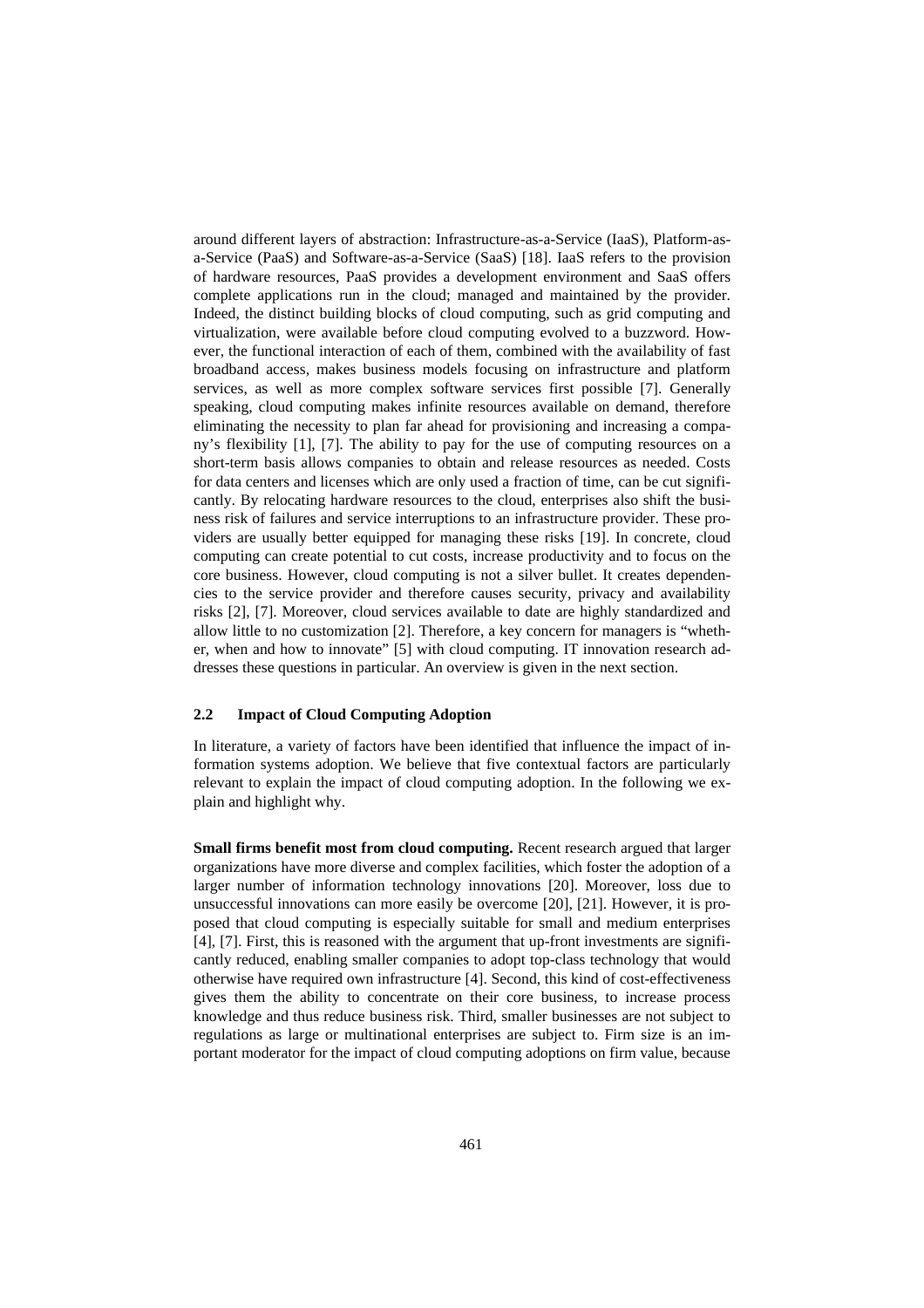cloud computing offers potential especially exploitable by small and medium enterprises.

**First mover gain competitive advantage in industries.** Innovativeness refers to the first use of a technology, product, service or IT application within a specific market segment [22]. Research suggests that innovative IT investments result in greater rewards for investors than follow-up investments, because first-movers may be able to obtain beneficial market positions, secure scarce resources and process knowledge until other firms follow up and the deployment of that technology becomes routine [6], [22], [23]. The innovativeness of a cloud computing announcement is an important moderator, because it reflects a main building block of competitive advantages.

**Information-intensive industries have the most to gain.** In terms of a contextual moderator, industry sector refers to the market space where a company's main activities take place. The role of IT differs between industries [24]. Especially in information-intensive industries innovative IT investments are critical to create and sustain competitive advantage [25]. Nevertheless, particular industries are subject to a highly regulated environment, where security breaches or data loss can have severe legal and reputational implications [25]. Other industries, such as energy, materials and industrials sector are characterized by a comparable simplicity of their value chains, the high degree of personal interaction in their business and a lower affinity for information technology in their labor pools. Industry sector is an important factor, because cloud computing enables information-intensive industries with potential to significantly reduce costs and to improve quality of information.

**Areas of low strategic scope can be neglected.** An IT investment itself can have different purposes, ranging from cutting costs by automating processes up to transforming businesses through enabling new business models. IT investments with a low strategic scope are not likely to lead to competitive advantages, because competitors will strive to follow and adopt [24]. However, with increasing strategic scope, IT investments were found to be more likely accompanied by complementary changes in firms' structure and culture, thus tremendously increasing decision making quality and speed [23], [24]. Because of the structural changes produced by these investments, the deploying companies are able to create competitive advantages and to produce superior returns from their business activities [24]. Strategic role is an important moderator for the impact of cloud computing on business value, because it reflects a strong signal of the firm's expected differential performance relative to other businesses.

**The strategic value of cloud computing diminishes over time.** Time effects describe the diminishing potential to gain competitive advantage by adopting technology over time. In the resource-based view, even if the use of a new technology enables a firm to reduce costs or increase productivity, it may not provide a long term compet-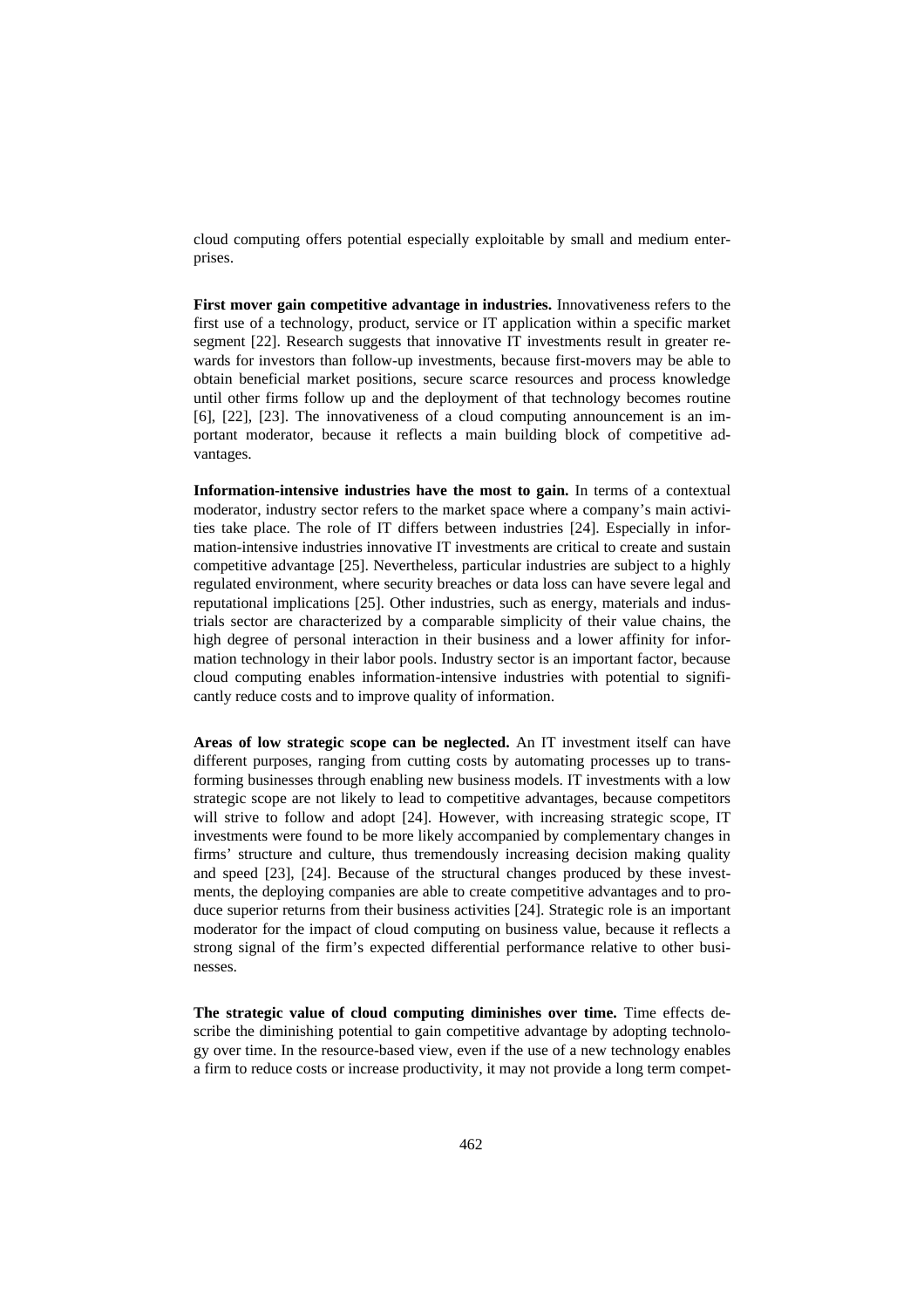itive advantage if other firms can duplicate these benefits with little effort [23]. In either case, early adoption can be beneficial, because it provides cost advantages until other firms follow, allows gaining market share and create switching costs for customers using products or services which build on the new technology [26]. Thus, it is important to take investment timing into account. Time effects are an important factor for the investigation of cloud computing impacts, because the strategic value of cloud computing diminishes over time.

## **2.3 Previous Research on the Impact of IT Adoption**

From a methodological point of view, event studies are theoretically well-founded [14], [27] and comparably easy to implement, because the only data necessary are a publicly traded company's stock prices and event dates. Event studies build on the semi strong form of the market efficiency hypotheses, which states that the market price fully reflects all public information about a stock an investor has access to [14], [27]. The event study evaluates the impact of an event, such as the arrival of unanticipated information to investors, on the returns of a stock and thus on the market value of a firm itself. An investor will incorporate potential competitive advantages and growth options received from IT investments and adjust his value perception of a firm [47]. In order to deepen the understanding of previously examined relationships, we conducted a systematic literature review focusing on event studies that investigated our cloud-specific factors firm size, industry sector, timing, innovativeness and strategic role.

|            | <b>Moderators investigated</b> |                    |                    |                   |                                 |                                           |
|------------|--------------------------------|--------------------|--------------------|-------------------|---------------------------------|-------------------------------------------|
| Reference  | Firm Size                      | ğ<br>Industry Sec- | ness<br>Innovative | Role<br>Strategic | $\mathrm{Timing}$<br>Investment | <b>Type of Announcement</b>               |
| This Study | $\ast$                         | $*$                | $\ast$             | $\ast$            | $\ast$                          |                                           |
| $[29]$     |                                | ns                 |                    |                   |                                 | IT Infrastructure and Applications        |
| [24]       |                                | ns                 |                    | $\ast$            |                                 | IT Infrastructure and Applications        |
| $[22]$     | $\ast$                         |                    | *                  |                   |                                 | IT Infrastructure and Applications        |
| $[30]$     |                                |                    | *                  |                   |                                 | E-Commerce                                |
| $[31]$     | $\ast$                         |                    |                    |                   |                                 |                                           |
| $[21]$     | $\ast$                         |                    |                    |                   |                                 | <b>ERP</b>                                |
| $[32]$     |                                | $\ast$             |                    |                   | $\ast$                          | <b>General IT Investments</b>             |
| $[33]$     | $\ast$                         | ns                 |                    |                   | $\ast$                          | IT Infrastructure and Applications        |
| $[34]$     | $\ast$                         | $\ast$             |                    |                   |                                 | <b>ASP</b>                                |
| $[35]$     | $\ast$                         | $\ast$             |                    |                   | $\ast$                          | IT Infrastructure and Applications        |
| $[36]$     | $\ast$                         | $\ast$             |                    |                   |                                 | <b>General IT Investments</b>             |
| [20]       | ns                             | $\ast$             |                    |                   |                                 | ERP                                       |
| $[37]$     |                                |                    |                    |                   | $\ast$                          | <b>Enterprise Application Integration</b> |
| [38]       | $\ast$                         |                    |                    |                   |                                 | Software-as-a-Service                     |
| [39]       |                                | $\ast$             |                    |                   |                                 | E-Commerce                                |

**Table 1.** Literature review of event studies on IT investments.

 $* =$  found to be significant, ns = not significant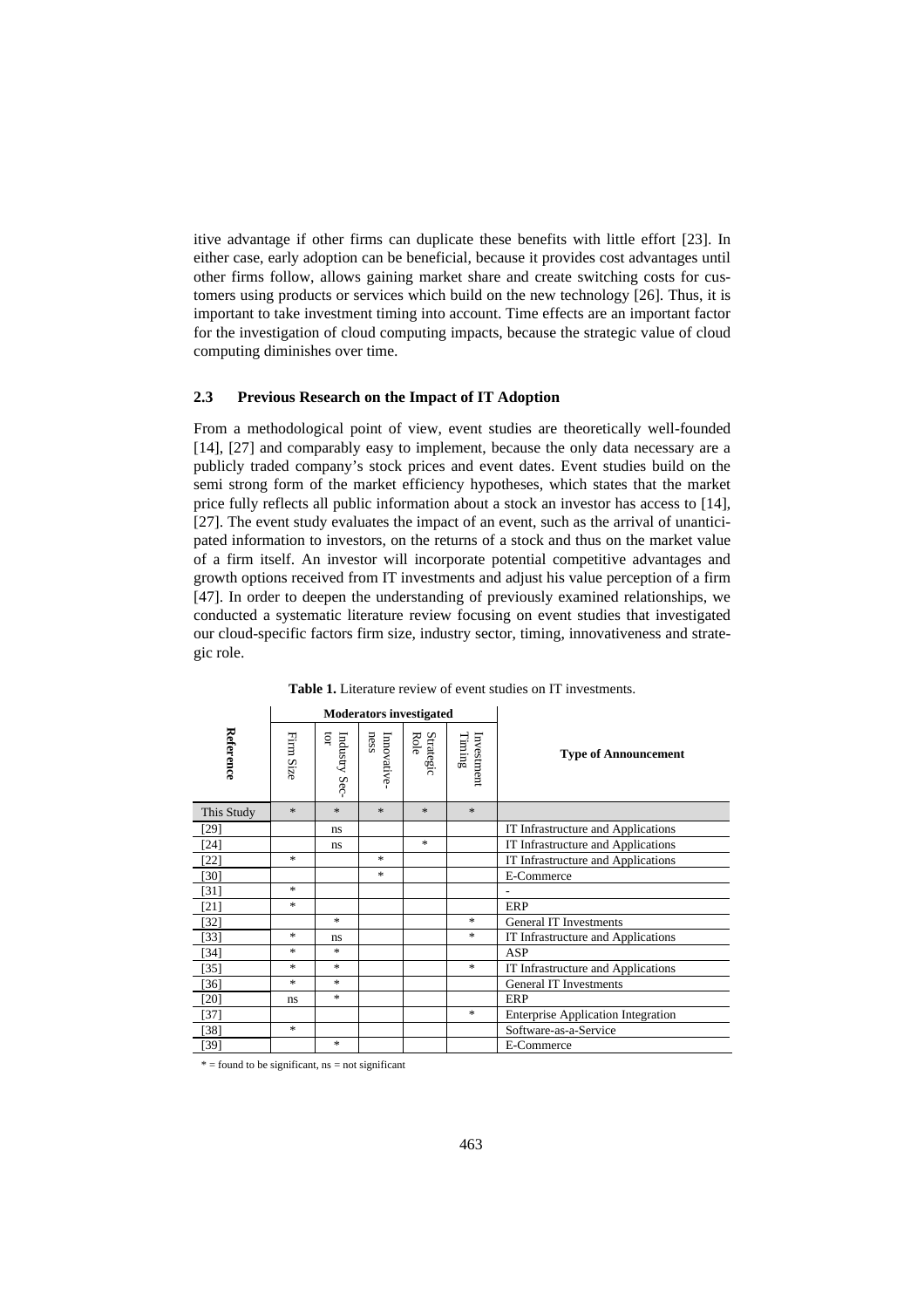As a selection criterion, the publication had to investigate at least two of the five defined moderators. Overall, 15 papers were found. We used a concept matrix [40] to structure the findings and extended it with data about the investigated type of announcement (cf. Table 1). Manifold kinds of event studies were published, including the examination IT infrastructure investments [29], ERP implementations [20], CIO positions [41] and IT outsourcing decisions [42].

Our study advances previous research for three reasons. First, none of the reviewed studies measured the impact of cloud computing investments on firm value. Second, previous studies show contradicting findings regarding the role of the firm size and industry sector which our study likes to resolve for the context of cloud computing. Third, our study is the first to investigate the established moderating factors of firm size, industry sector, innovativeness, strategic role and investment timing in one study.

## **3 Methodological foundation and research design**

#### **3.1 Derivation of abnormal returns and event measurement**

Event studies are based on the assumption that the magnitude of the price change in the time frame an event is noticed by the market is the measure of the value of this information. Consequently, we define *normal returns* as the average movement of stock prices and *abnormal returns* as the return of an individual stock that differs from the market movements. Our approach followed the widespread approach of estimating the market model of each firm and then calculating abnormal returns [17]. There, the rate of return on the share price of firm I on day t is expressed as

$$
R_{it} = \alpha + \beta_i R_{mt} + \epsilon_{it} \,, \tag{1}
$$

where  $R_{it}$  is the rate of return on the share i on day t,  $R_{mt}$  the market rate of return, i.e. the average return of the S&P500 on day t, $\alpha$  the time invariant effect of firm i on its own return,  $\beta$  the systematic risk of stock I and  $\epsilon$  the error term with E ( $\epsilon$ <sub>it</sub>) = 0.

The abnormal returns (AR) can then be derived by subtracting the expected returns of Equation (1) from the actual returns; in concrete

$$
AR_{it} = R_{it} - E[R_{it}] \tag{2}
$$

where  $AR_{it}$  is the abnormal return for stock,  $R_{it}$  the rate of return on the share i on day t and  $E[R_{ii}]$  the expected return for stock i on day t. We compute standardized abnormal returns

$$
SAR_{it} = AR_{it} / SD_{it} \text{ with } SD_{it} = \{ S_i^2 * [1 + \frac{1}{r(R_{mt} - R_m)^2} * \frac{1}{\sum_{t=1}^T (R_{mt} - R_m)^2}] \}^{0.5} \tag{3}
$$

where S<sup>2</sup> represents the residual variance from the market model for stock i and  $\mathbb{R}_m$ being the mean return of the market portfolio. The standardized abnormal returns can then be cumulated over the respective event window (CAR) and averaged for a concrete sample of n firms (ACAR):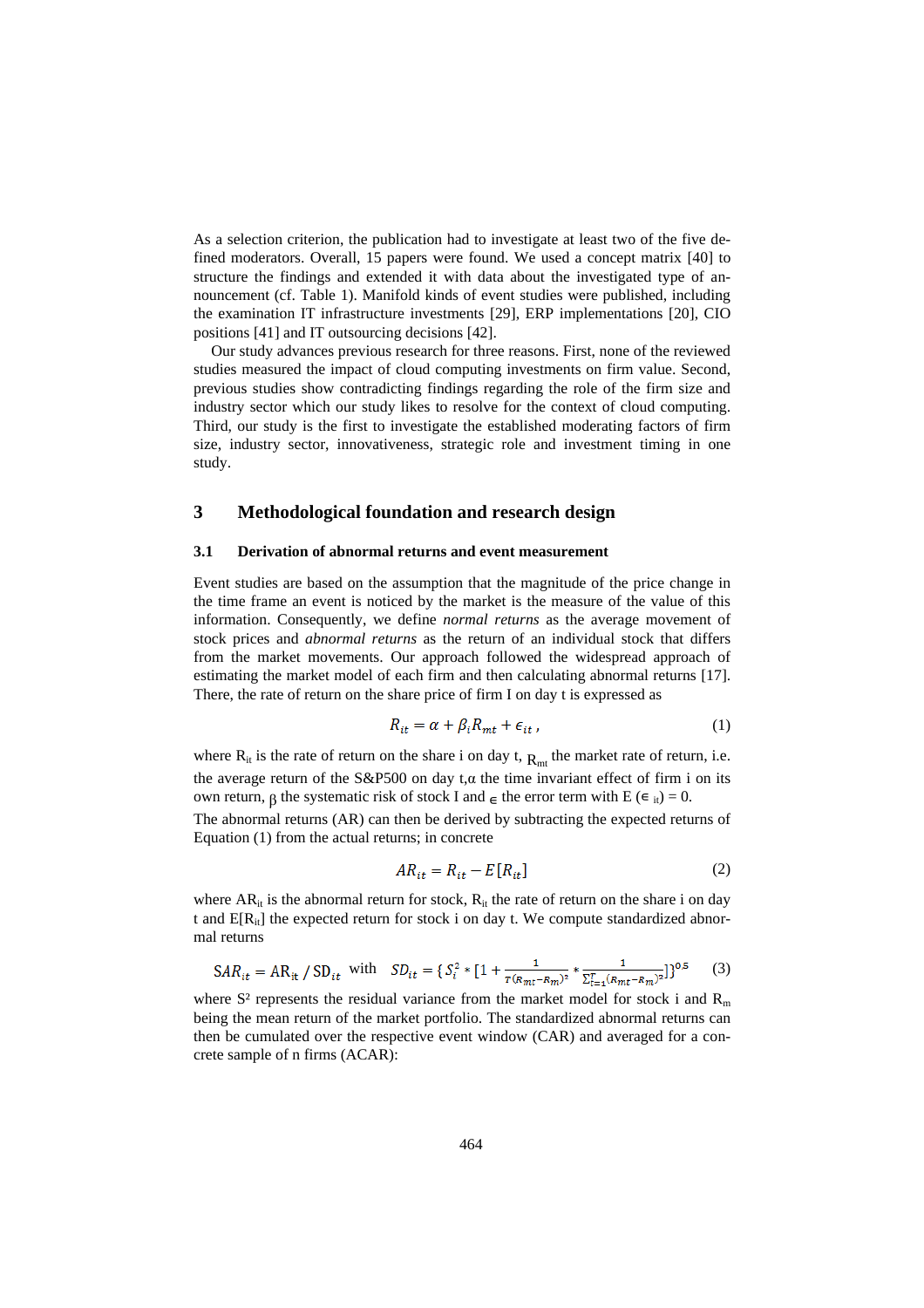$$
CAR_i = \frac{1}{\sqrt{t}} \sum_{t=1}^k SAR_{it} \quad \text{and} \quad \quad ACAR_i = \frac{1}{\sqrt{\pi}} \sum_{t=1}^k CAR \tag{4}
$$

A crucial part in conducting event studies is the choice of appropriate parameters for calculating abnormal returns (see Figure 1) [15]. In general, the event window should be chosen long enough to capture the effect, but short enough to exclude confounding events. If a one-day period is used, it is not clear when the market was informed by the event and whether the market was informed before the close of the market on the prior trading day or not [33]. Therefore, it is a common practice to expand the event window to one day before the event and ending one day after the event [24], [29], [32], [34]. Longer event windows significantly reduce the validity of the test statistic, leading to false conclusions about the significance [15]. For these reasons and following prior studies we use an event window of  $[-1, +1]$  to capture the effects of cloud computing announcements on a company's market value.



**Fig. 1.** Time line terminology of an event study.

Second, the calibration window is used to project the normal returns for a stock through a regression analysis. It is typical that calibration period is located in the time before the event and does not overlap with the event window. Contemporary research recommends setting the calibration period wide enough to capture the relationship between the stock and the market, but short enough to apply to the firm today [16]. In research, the length of the calibration window is set differently (see Figure 1); it typically ranges between 100 and 300 days in case of daily studies [33]. In order to increase stability and expressiveness of results we decided to use a calibration period of 255 days prior to the event window to estimate the expected return.

## **3.2 Sample Selection**

-

Our sample consists of firms which are constituents of the S&P 500 Composite index as of March,  $2012<sup>1</sup>$ . The event dates of the announcements were identified from LexisNexis Academic Database by conducting searches using the keywords 'cloud computing', 'Software as a Service' (resp. 'SaaS' or 'Software-as-a-Service'), 'Infrastructure as a Service' (resp. 'IaaS' or 'Infrastructure-as-a-Service') and 'Platform as a service' (resp. 'PaaS' or 'Platform-as-a-Service') along with the particular company's name OR ticker symbol. The initial sample size was 119. When examining the results we ensured that the deployed cloud service was of the nature of cloud computing, i.e. being offered as a highly scalable service over the internet, using a cloud infrastructure entirely managed by the provider and being accessed through a web interface [2] This way, 54 announcements were discarded. Near the particular announcement date  $(t = -3, +3)$  we checked for confounding events such as mergers, stock splits or ana-

<sup>&</sup>lt;sup>1</sup> extracted from http://www.standardandpoors.com, accessed 13. March 2012.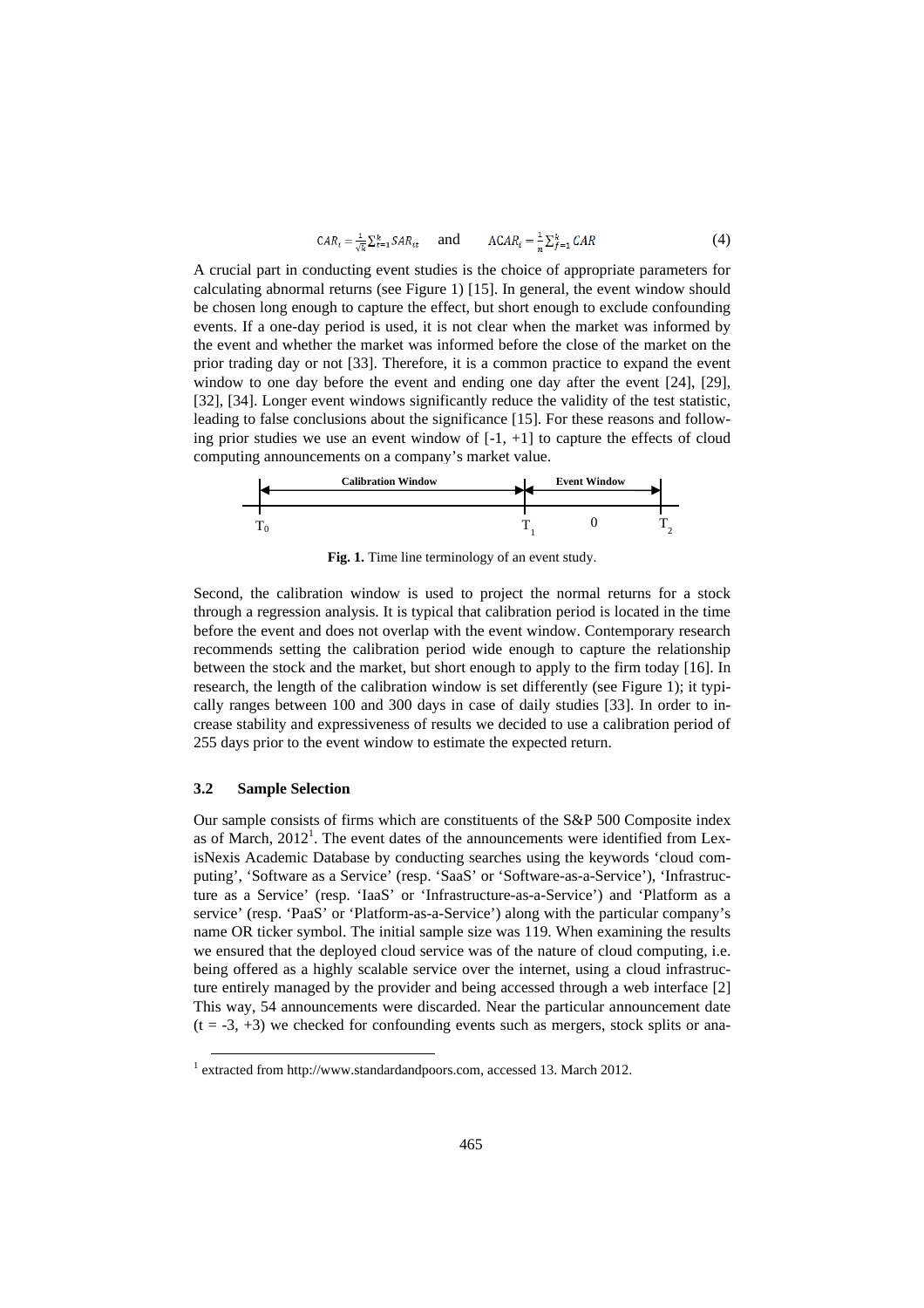lyst forecasts that can influence the stock price. Stocks having an average price of less than 1\$ or a history shorter than 255 trading days were also dropped, as price changes in these stocks tend to be unrepresentative of the market itself [15], [39]. Our final sample consists of 65 announcements spanning from January 2007 to June 2012, which is an appropriate basis for conducting the event study methodology [15]. The corresponding daily stock returns were retrieved from DataStream database. We also extracted the firms' industry sectors, total assets and a short description of the business model. In order to categorize the strategic role and innovativeness, three students with majors in IS were hired and trained. They were provided with a description of the particular company's business activities, the announcement and a description of the deployed technology. In coding the strategic intent, Krippendorff's Alpha was 0,78; regarding the coding of innovativeness Krippendorff's Alpha was 0,85.

#### **3.3 Measurement of Factors**

In order to make our results comparable with previous studies in information systems research, we analyzed how the factors of firm size, industry, innovativeness, strategic intent and investment timing are measured in related literature. We decided to stick to the measurements listed in Table 2, as they were applied by most of the studies.

| Factor           | <b>Measurement</b>                                                          | <b>References</b>         |
|------------------|-----------------------------------------------------------------------------|---------------------------|
| Firm Size        | Total Assets in \$ in the corresponding year                                | [24], [43], [33]          |
| Industry         | Global industry classification index, Service and<br>Manufacturing industry | $[22]$ , [43], [34], [33] |
| Innovativeness   | Innovative and non-innovative                                               | [22]                      |
| Strategic Intent | Automating, Informating and Transforming                                    | [24], [43], [41]          |
| Timing           | By single years                                                             | $[34]$ , $[43]$           |

**Table 2.** Measurement of moderating factors in related literature.

## **4 Results**

Table 3 presents a summary of standardized cumulative abnormal returns for the 65 cloud computing adoption announcements and the test for significance. In total, the overall standardized ACAR over the 3-day event window of all firms making an adoption announcement of cloud computing was found to be positive and significant.

**Table 3.** Abnormal returns to all announcements of cloud computing adoption.

|                           | n  | <b>ACAR</b> | Z-value    |
|---------------------------|----|-------------|------------|
| Overall return $[-1, +1]$ | 65 | 0.41        | $3,32$ *** |

 $*p < 0.05$ ,  $* p < 0.01$ ,  $* * p < 0.001$ , ns = not significant.

In order to examine whether firm size is correlated with abnormal returns when companies announce cloud computing adoption, the sample was coded into three catego-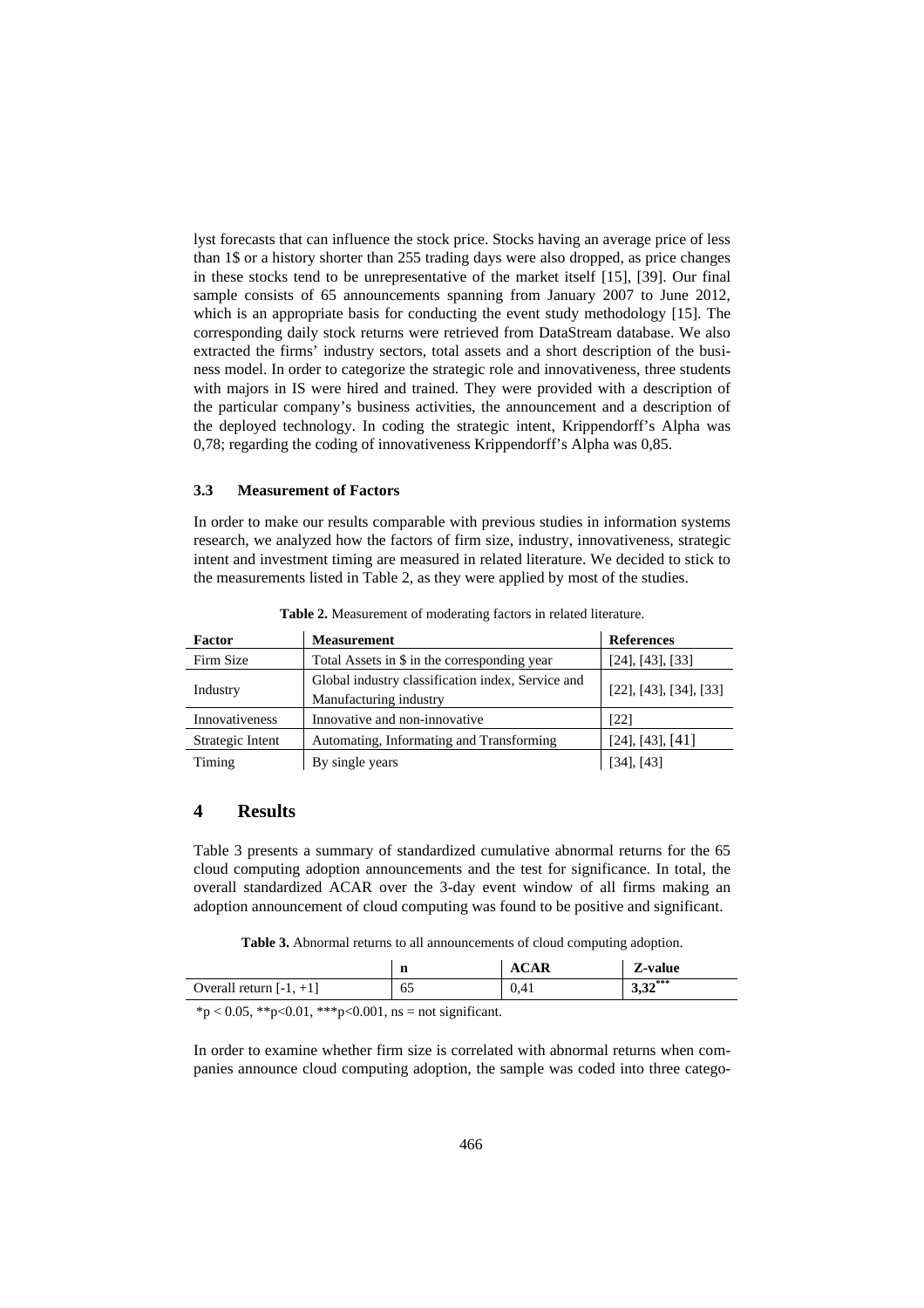ries according to the magnitude of the total assets variable. The results are listed in Table 4. We found that cloud computing announcements of large firms lead to excess stock returns and were positive and significant (see Table 4).

**Table 4.** Abnormal returns to cloud computing adoption announcements by firm size.

| <b>Size</b> | n  | <b>ACAR</b> | Z-value            |
|-------------|----|-------------|--------------------|
| Small       | 22 | 0,21        | $0.94^{ns}$        |
| Medium      | 19 | 0.37        | $1,61^{\text{ns}}$ |
| Large       | 24 | 0,77        | $13,79***$         |

 $*p < 0.05$ ,  $*p < 0.01$ ,  $**p < 0.001$ , ns = not significant.

For examining industry sector effects, the sample was divided into two clusters: one contains firms belonging to the service sector and the other one with manufacturing firms. For service firms, the overall ACAR was positive and significant (see Table 5).

**Table 5**. Abnormal returns to cloud computing adoption announcements by industry cluster.

| <b>Industry Cluster</b> | n        | <b>ACAR</b> | Z-value   |
|-------------------------|----------|-------------|-----------|
| <b>Services</b>         | 43       | 0.63        | $4,14***$ |
| Manufacturing           | າາ<br>∠∠ | $-0.01$     | $-0.03ns$ |
|                         |          |             |           |

 $*p < 0.05$ ,  $* p < 0.01$ ,  $* * p < 0.001$ , ns = not significant.

To further investigate the industry effect, we grouped the sample along the particular firm's industry segment provided by the S&P500 index; in this case the Global Industry Classification Standard  $(GICS)^2$ . Table 6 summarizes the ACAR for each sector over the [-1, +1] period. We found that stocks of firms in the financials, health care and information sectors yielded positive abnormal returns and were significant.

**Table 6.** Abnormal returns to cloud computing announcements for industry sectors.

| <b>Industry sector</b>        | n   | <b>ACAR</b> | Z-value               |
|-------------------------------|-----|-------------|-----------------------|
| <b>Consumer Discretionary</b> | 13  | 0.09        | 0.31 <sup>ns</sup>    |
| <b>Consumer Staples</b>       | 9   | 0,23        | $0,69^{ns}$           |
| Financials                    | 10  | 0,84        | $2,66$ **             |
| Industrials                   | 11  | $-0.08$     | $-0.27$ <sup>ns</sup> |
| <b>Information Technology</b> |     | 1,40        | $3,13***$             |
| <b>Health Care</b>            | 8   | 0.75        | $2,11^*$              |
| Others                        | < 5 | $-0.08$     | $-0.08$ <sup>ns</sup> |

 $*p < 0.05$ ,  $*p < 0.01$ ,  $**p < 0.001$ , ns = not significant.

-

<sup>&</sup>lt;sup>2</sup> A description of the industry segments can be obtained via www.standardandpoors.com/ indices/gics/en/us .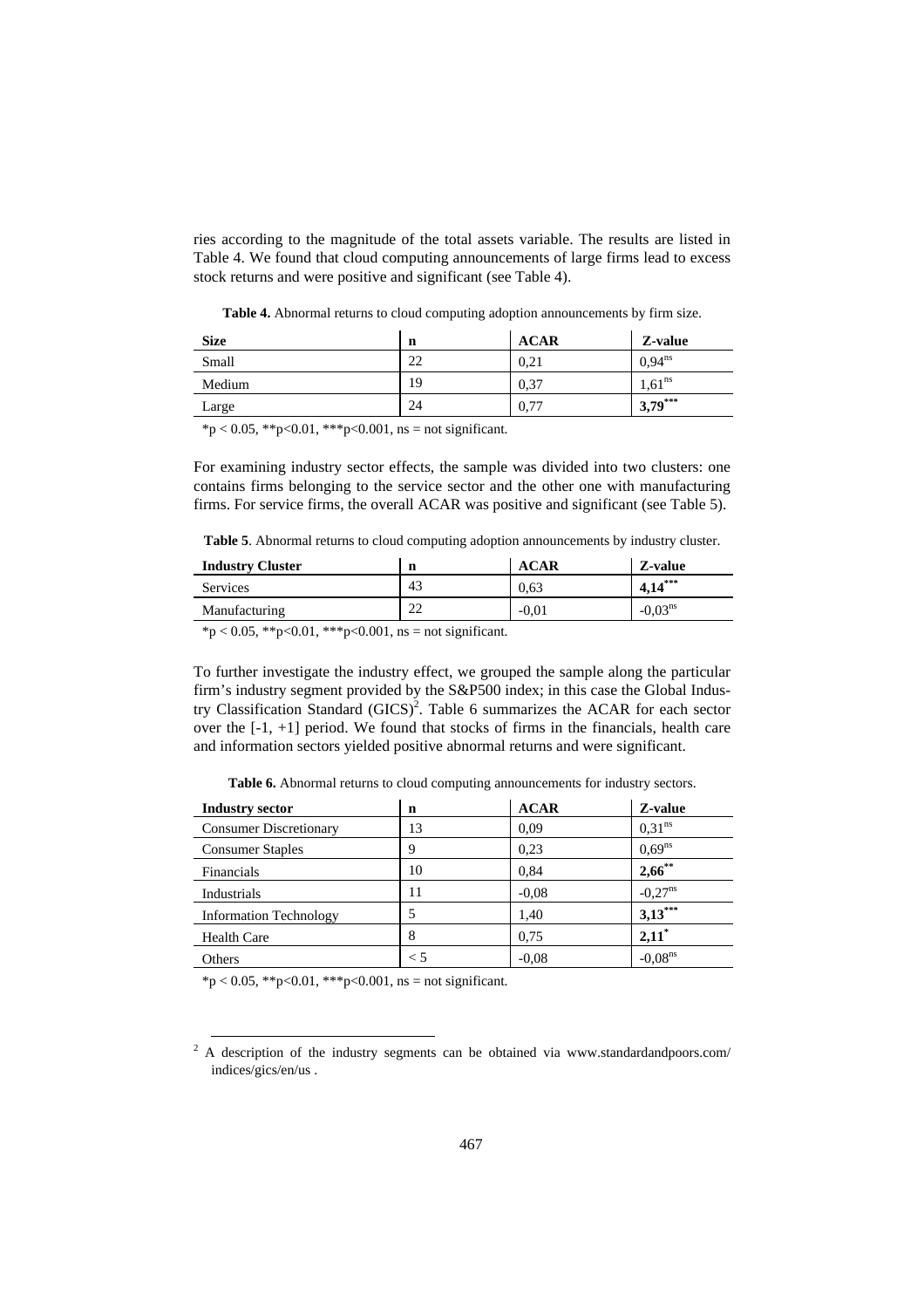We also categorized our sample into cloud computing adoptions that were automating, informating or transforming. Automating and informating adoptions were found to be statistically significant and yielding abnormal returns (see Table 7).

**Table 7.** Abnormal returns to cloud computing announcements based on strategic role.

| Strategic role | n  | <b>ACAR</b> | Z-value              |
|----------------|----|-------------|----------------------|
| Automate       | 36 | 0.39        | $2,37$ <sup>**</sup> |
| Informate      | 24 | 0.55        | $2,69^{**}$          |
| Transform      | ت  | 0.75        | $4,68^{\text{ns}}$   |
|                |    |             |                      |

 $*p < 0.05$ ,  $*p < 0.01$ ,  $**p < 0.001$ , ns = not significant.

Categorizing the announcements into innovative and non-innovative cloud computing adoptions yielded significant positive abnormal returns for innovative adoptions (see Table 8).

**Table 8.** Abnormal returns to cloud computing investments by innovativeness.

| <b>Innovativeness</b>               | n                  |      | Z-value           |
|-------------------------------------|--------------------|------|-------------------|
| Innovative                          | $\sim$<br>$\sim$ 1 | J.86 | $4,02***$         |
| Non-innovative                      | 44                 | 0.29 | .89 <sup>ns</sup> |
| $4.007 + 0.01 + 0.01$ $0.001$ $1.7$ |                    |      |                   |

 $*p < 0.05$ ,  $*p < 0.01$ ,  $**p < 0.001$ , ns = not significant.

In addition, we examined time lag effects and found that cloud computing announcements yielded significant positive abnormal returns in the years 2008-2010, but were not significant in the years 2011 and 2012 (see Table 9).

| Table 9. Abnormal returns to cloud computing announcements by year. |  |
|---------------------------------------------------------------------|--|
|---------------------------------------------------------------------|--|

| Year | n  | <b>ACAR</b> | Z-value               |
|------|----|-------------|-----------------------|
| 2007 | 5  | 0,02        | $0,05^{\text{ns}}$    |
| 2008 | 15 | 0,66        | 2,54                  |
| 2009 | 12 | 0,82        | $2,85***$             |
| 2010 | 17 | 0,62        | $2,55$ **             |
| 2011 | 14 | $-0,01$     | $-0,06$ <sup>ns</sup> |
| 2012 | 2  | $-1,37$     | $-1,94^{ns}$          |
|      |    |             |                       |

 $*p < 0.05$ ,  $*p < 0.01$ ,  $**p < 0.001$ , ns = not significant.

## **5 Discussion**

## **5.1 Theoretical Contribution**

The objective of this study is to develop an understanding of the value of cloud computing adoption. We want to highlight two major theoretical contributions. First, to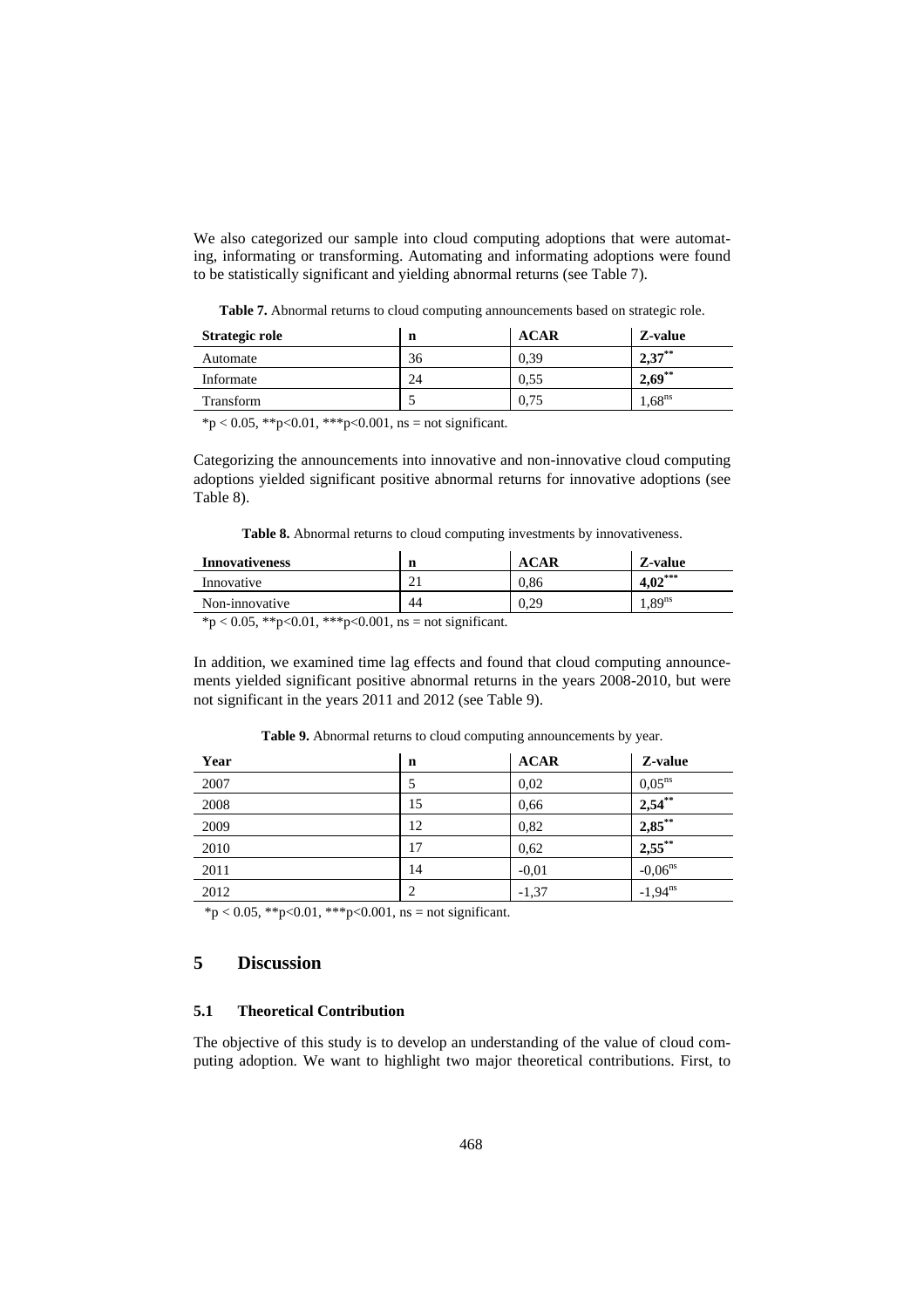our knowledge, we are the first to apply the event study methodology on cloud computing adoption. The method allows us to evaluate the impact of a cloud computing adoption announcement on the returns of a stock and thus on the market value of a firm itself. Second, we investigate the role of firm size, industry sector, innovativeness, timing and strategic intent for cloud computing adoption. We show that these factors are particularly important in the context of cloud computing and improve our understanding of cloud computing's impact on firm performance. Overall, we find significant abnormal returns associated with cloud computing adoption announcements. Our results indicate that investors take different characteristics of an enterprise and its environment into account when evaluating cloud computing announcements. In the following, the implications of our findings are discussed in detail.

Significant abnormal returns were found for enterprises in the services sector, which confirms the results of previous event studies on IT investments [34]. It is interesting to see that a more granular analysis of the industry classification yielded significant abnormal returns for the financial, health care and information technology sector. Each of them can be described as an information-intensive sector; either handling intangible products (i.e. insurance policies, financial products or software services) or highly specific tangible products (i.e. medical equipment, semiconductors) that require customer intimacy, a large base of information workers and high quality standards. Our results indicate that investors perceive cloud computing technology as a main lever to improve the performance of a firm in the above named sectors. We could not observe abnormal returns for announcements of firms in the industrial, material and utility sectors. In our view, this can be explained with the comparably simple value chains, the high degree of personal interaction in their business and a lower affinity for information technology in their labor pools.

Moreover, we found excess returns for announcements categorized as innovative adoptions; follow-up investments were not found to be significant. The innovative deployment of IT involves weighing choices that are best fits to a firm's circumstances. Such a behavior shows investors a mindful [5] and leading management of the enterprise. Indeed, an organization following other firms adopting cloud computing can benefit from well-tested migration practices. Nevertheless, the sole pursuit of best practices should be regarded as commonplace and not leading to sustained competitive advantage. This confirms evidence [26] that investors reward a company's decision to invest in innovative technology.

Contrary to our expectations and previous findings in event study literature, however, cloud computing announcements of small firms did not create significant abnormal returns. Indeed, we hypothesized that cloud computing is especially profitable for small and medium enterprises, because it eliminates up-front investments and can be deployed on demand. Nevertheless, it requires extensive know-how to identify and evaluate opportunities for cloud computing adoption. Regarding cloud computing adoption as a sourcing decision, it is also critical to manage relationships with new outsourcing partners. Large firms have better access to such resources and deeper experiences in managing relationships with vendors. Seen in this light, our results indicate that investors perceive large firms to be advantageously positioned when adopting cloud computing.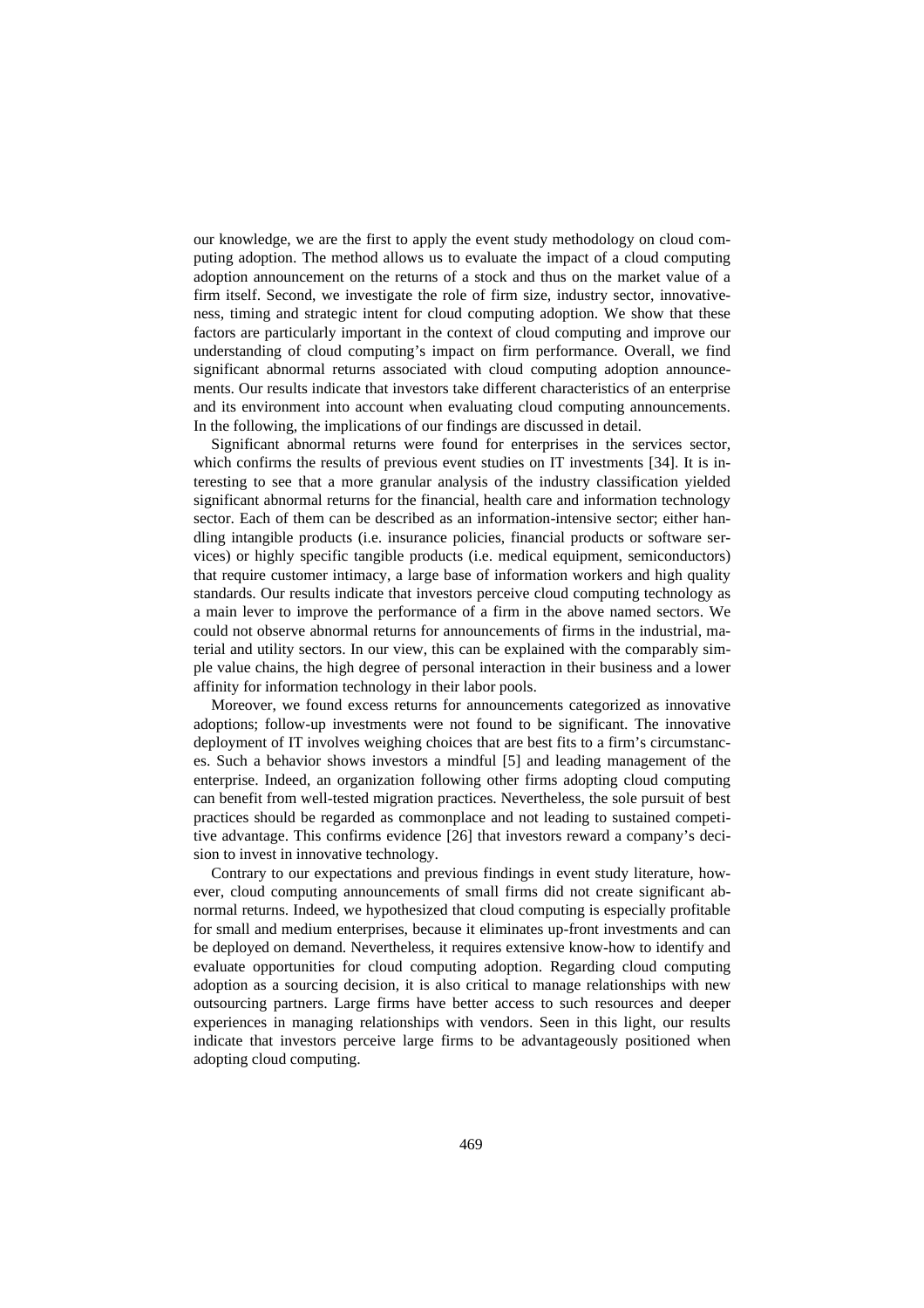Finally, our results show that cloud computing adoption led to abnormal returns in the years 2008-2010, but did not yield excess returns in the following years 2011 and 2012. In our view, this implies that cloud computing was seen as an outstanding action of enterprises when it was relatively new to the market. One can argue that this indicates that investors perceived it as commonplace when a company migrated to the cloud in 2011 and 2012. In our view, this also supports the thesis of Carr [13], who argued for a diminishing strategic potential of IT over time. Accordingly, managers should focus on managing risks rather than gaining competitive advantage through IT investments in the future. However, it is unclear whether cloud computing reduces this risk. On the one hand a migration to the cloud reflects a loss of control over data, infrastructure and know-how. On the other hand, due to its distributed nature, cloud computing can also minimize the risk of service failures or interruptions.

## **5.2 Limitations and Suggestions for Future Research**

However, the results of this study must also be seen in light of its limitations. Even though our effort focused on isolating IT investment announcements from other firm news, it is possible that parts of the results are driven by other events not covered in press releases. Nevertheless, we expect that such an effect randomizes across the sample firms and has neither a positive nor negative effect on our results. Second, even though our choice of parameters for conducting the event study methodology was chosen in line with previous studies in IS research, our results can be biased by parametric issues. Considering our results, we would encourage future research to further investigate cloud computing impacts on firm value using a different methodology.

#### **5.3 Practical Implications**

From a practical perspective, we would recommend firms to identify both the firm and industry-specific role of IT and progress of digitization. We encourage managers to identify and exploit the potential for innovative investments in cloud computing; innovative in terms of being a first-mover among competitors. Finally, we recommend executives of large companies within the service industry to reassess their IT portfolio and foster the adoption of strategic and innovative cloud services.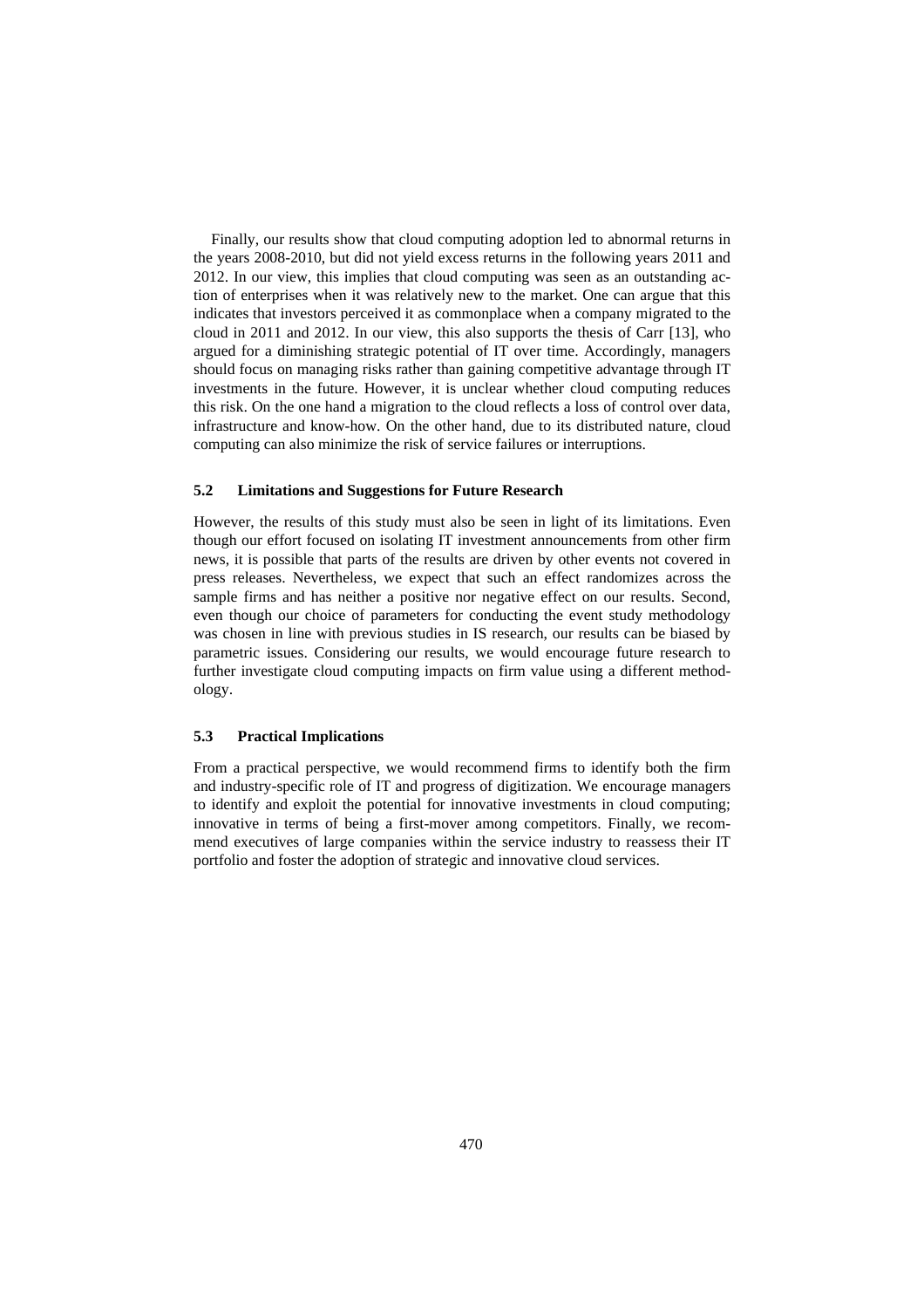## **References**

- 1. McAfee, A.: What Every CEO Needs to Know About the Cloud. Harvard Business Review. 89, 125–132 (2011)
- 2. Armbrust, M., Stoica, I., Zaharia, M., Fox, A., Griffith, R., Joseph, A.D., Katz, R., Konwinski, A., Lee, G., Patterson, D., Rabkin, A.: A View of Cloud Computing. Communications of the ACM. 53, 50–58 (2010)
- 3. Callewaert, P., Robinson, P.A., Blatman, P.: Cloud Computing: Forecasting Change, https://www.deloitte.com/assets/DcomGlobal/Local%20Assets/Documents/TMT/cloud\_- \_market\_overview\_and\_perspective.pdf
- 4. Rossbach, C., Welz, B.: Survival of the fittest How Europe can Assume a Leading Role in the Cloud, http://www.rolandberger.com/media/pdf/Roland\_Berger\_Cloud\_ Ecosystem\_D\_20111130.pdf
- 5. Swanson, E.B., Ramiller, N.C.: Innovating Mindfully with Information Technology. MIS Quarterly. 28, 553–583 (2004)
- 6. Melville, N., Kraemer, K., Gurbaxani, V.: Review: Information Technology and Organizational Performance: An Integrative Model of It Business Value. MIS Quarterly. 28, 283– 322 (2004)
- 7. Iyer, B., Henderson, J.: Preparing for the Future: Understanding the Seven Capabilties of Cloud Computing. MIS Quarterly Executive. 9, 117–131 (2010)
- 8. Soh, C., Markus, L.: How IT Creates Business Value: A Process Theory Synthesis. Proceedings of the 16th International Conference on Information Systems. pp. 29–41. Association for Information Systems, Amsterdam (1995)
- 9. Brynjolfsson, E., Yang, S.: Information Technology and Productivity: A Review of the Literature. Advances in Computers 43, 179-214 (1996)
- 10. Dehning, B., Richardson, V.: Returns on Investments in Information Technology: A Research Synthesis. Journal of Information Systems. 16, 7–30 (2002)
- 11. Brynjolfsson, E.: The Productivity Paradox of Information Technology. Communications of the ACM. 36, 66–77 (1993)
- 12. Hitt, L., Brynjolfsson, E.: Productivity, Profit and Consumer Welfare: Three Different Measures of Information Technology Value. MIS Quarterly. 20, 121–142 (1996)
- 13. Carr, N.: IT Doesn't Matter. Harvard Business Review. 81, 41–49 (2003)
- 14. Fama, E.F.: Efficient Capital Markets: A Review of Theory and Empirical Work. The Journal of Finance. 25, 383–417 (1970)
- 15. McWilliams, A., Siegel, D.: Event Studies in Management Research: Theoretical and Empirical Issues. The Academy of Management Journal. 40, pp. 626–657 (1997)
- 16. MacKinlay, A.C.: Event Studies in Economics and Finance. Journal of Economic Literature. 35, pp. 13–39 (1997)
- 17. Tellis, G., Johnson, J.: The Value of Quality. Marketing Science. 26, 758–773 (2007)
- 18. Mell, P., Grance, T.: The NIST Definition of Cloud Computing. Communications of the ACM. 53, 50 (2010)
- 19. Zhang, Q., Cheng, L., Boutaba, R.: Cloud Computing: State-of-the-Art and Research Challenges. Journal of Internet Services and Applications. 1, 7–18 (2010)
- 20. Ranganathan, C., Brown, C.V.: ERP Investments and the Market Value of Firms: Toward an Understanding of Influential ERP Project Variables. Information Systems Research. 17, 145–161 (2006)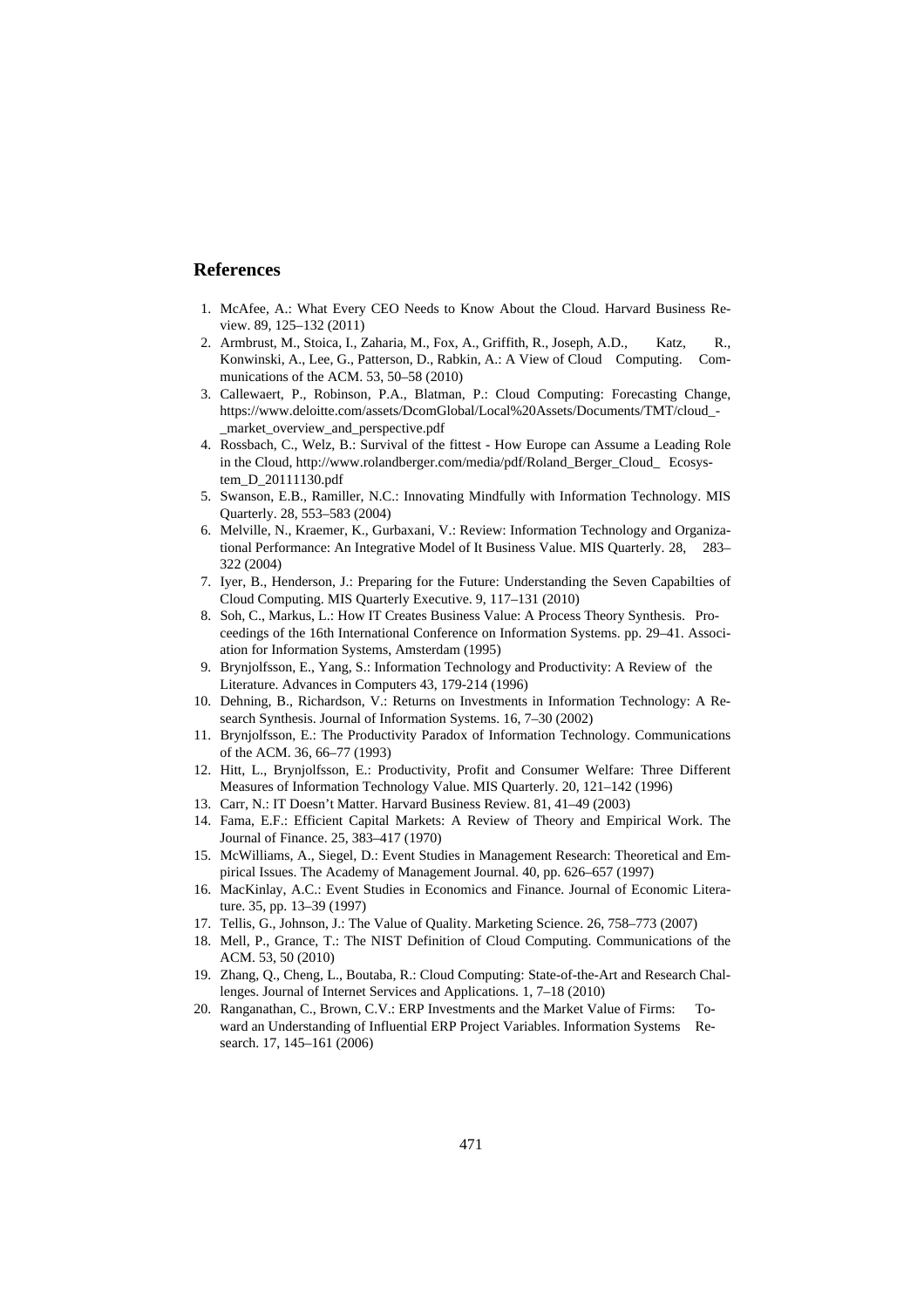- 21. Hayes, D., Hunton, J., Reck, J.: Market Reaction to ERP Implementation Announcments. Journal of Information Systems. 15, 3–18 (2001)
- 22. Dos Santos, B., Pfeffers, K., Mauer, D.: The Impact of Information Technology Investment Announcements on the Market Value of the Firm. Information Systems Research. 4, 1–23 (1993)
- 23. Mata, F.J., Fuerst, W.L., Barney, J.B.: Information Technology and Sustained Competitive Advantage: A Resource-Based Analysis. MIS Quarterly. 19, pp. 487–505 (1995)
- 24. Dehning, B., Richardson, V.J., Zmud, R.W.: The Value Relevance of Anouncements of Transformational Information Technology Investments. MIS Quarterly. 27, 637–656 (2003)
- 25. Misra, S.C., Mondal, A.: Identification of a Company's Suitability for the Adoption of Cloud Computing and Modelling Its Corresponding Return on Investment. Mathematical and Computer Modelling. 53, 504–521 (2011)
- 26. Santos, B.L.D., Peffers, K.: Rewards to Investors in Innovative Information Technology Applications: First Movers and Early Followers in ATMs. Organization Science. 6, 241–259 (1995)
- 27. Brown, S., Warner, J.: Using Daily Stock Returns the Case of Event Studies. Journal of Financial Economics. 14, 3–31 (1985)
- 28. Im, K.S., Dow, K.E., Grover, V.: Research Report: A Reexamination of IT Invesment and the Market Value of the Firm–An Event Study Methodology. Information Systems Research. 12, 103–117 (2001)
- 29. Chatterjee, D., Pacini, C., Sambamurthy, V.: The Shareholder-Wealth and Trading-Volume Effects of Information-Technology Infrastructure Investments. Journal of Management Information Systems. 19, 7–42 (2002)
- 30. Ferguson, C., Finn, F., Hall, J.: Electronic Commerce Investments, the Resource- Based View of the Firm, and Firm Market Value. International Journal of Accounting Information Systems. 6, 5–29 (2005)
- 31. Hayes, D., Hunton, J., Reck, J.: The Market's Reaction to Information Systems Outsourcing Announcements. Presented at the American Conference on Information Systems (1999)
- 32. Hunter, S.D.: Information Technology, Organizational Learning, and the Market Value of the Firm. Journal of Information Technology Theory and Application. 5, 1–28 (2003)
- 33. Im, K.S., Dow, K.E., Grover, V.: Research Report: A Reexamination of IT Investment and the Market Value of the Firm – An Event Study Methodology. Information Systems Research. 12, 103–117 (2001)
- 34. Jeong, B.-K., Stylianou, A.C.: Market Reaction to Application Service Provider (ASP) Adoption: An Empirical Investigation. Information & Management. 47, 176– 187 (2010)
- 35. Nagm, F., Kautz, K.: The Market Value Impact of IT Investment Anouncements An Event Study. Journal of Information Technology Theory and Application. 9, (2007)
- 36. Oh, W., Kim, J.W., Richardson, V.J.: The Moderating Effect of Context o n the Market Reaction to IT Investments. Journal of Information Systems. 20, 19–44 (2006)
- 37. Roztocki, N., Weistroffer, H.R.: How Do Investments in Enterprise Application Integration Drive Stock Prices? Proceedings of the 40th Annual Hawaii International Conference on System Sciences. pp. 3697–3704. IEEE Computer Society, Washington DC (2007)
- 38. Son, I., Lee, D.: Assessing A New IT Service Model, Cloud Computing. In: Seddon, P.B., Gregor, S. (eds.): PACIS. p. 179. Queensland University of Technology (2011)
- Subramani, M., Walden, E.: The Impact of E-Commerce Announcements on the Market Value of Firms. Information Systems Research. 12, 135 –154 (2001)